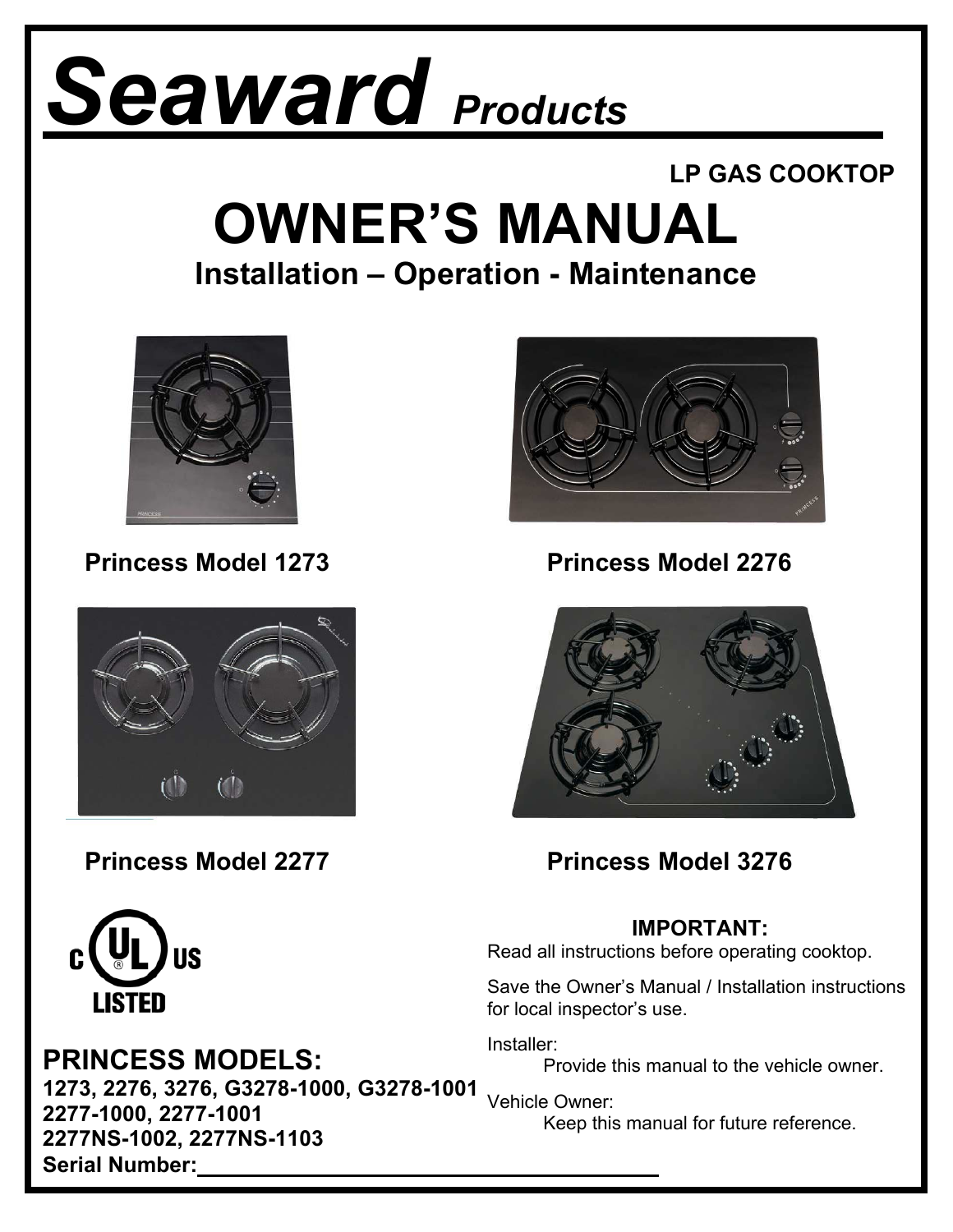### **WARNING**

If the information in this manual is not followed exactly, a fire or explosion may result causing property damage, personal injury or death.

### **FOR YOUR SAFETY**

Do not store or use gasoline or other flammable vapors and liquids in the vicinity of this or any other appliance.

### **WHAT TO DO IF YOU SMELL GAS**

- Evacuate all persons from vehicle.
- Shut off the gas supply at the gas container or source.
- Do not touch any electrical switch, or use any phone or radio in the vehicle.
- Do not start the vehicle's engine or electrical generator.
- Contact the nearest gas supplier or qualified service technician, contact nearest fire department.
- Do not turn on the gas supply until the gas leak(s) has been repaired.

Installation and service must be performed by a qualified installer, service agency or the gas supplier.

### **FIRE HAZARD**

Do not obstruct the flow of combustion and ventilation air.

### **PERSONAL INJURY HAZARD**

To eliminate the risk of burns or fire by reaching over heated surface units, cabinet storage space located above the surface unit should be avoided. If cabinet space is to be provided, the risk can be reduced by installing a range hood that projects horizontally a minimum of 5 inches beyond the bottom of the cabinets.

Reaching over a heated cooking surface could result in a serious burn or other personal injury.

### **CARBON MONOXIDE POISONING**

- Do not use any cooking appliance for space heating because of potential danger to occupants of the vehicle and damage to the cooktop.
- A window or air vent should be open slightly while using any cooking appliance. Gas flame consumes oxygen which must be replaced to assure proper combustion and prevent carbon monoxide.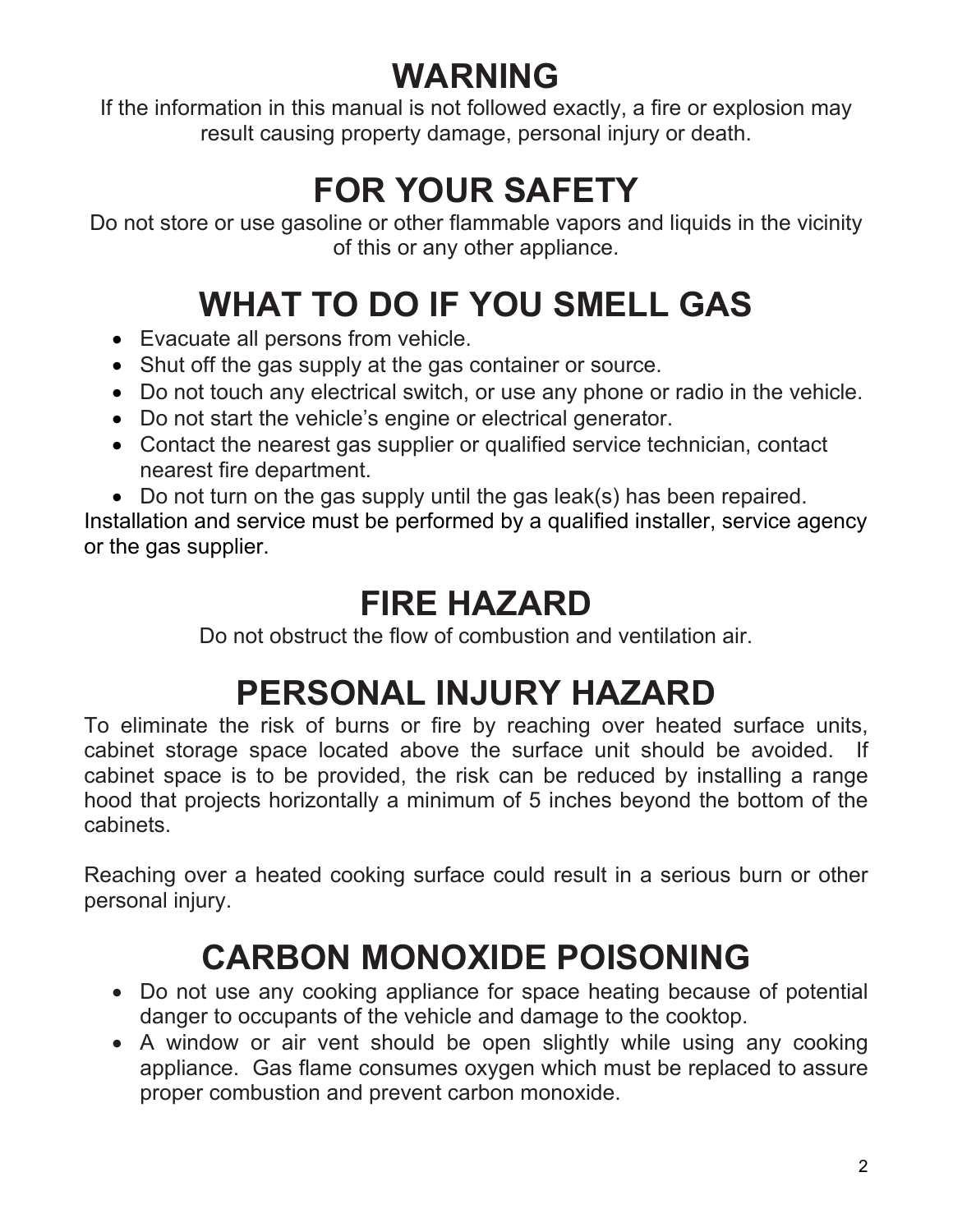**Note to consumer:** Have the installer or dealer show you where the main gas shut off valve is located so that you will know how and where to turn off the gas supply when necessary.

### **IMPORTANT INSTRUCTIONS**

Save the Owner's Manual / Installation instructions for local inspector's use.

#### **NOTE: LPG is heavier than air and if allowed to settle, accumulate and if ignited WILL CAUSE AN EXPLOSION!!**

Install cooktop, cylinder, and regulating system in compliance with ABYC A-1 "Marine LPG – Liquid Petroleum Gas Systems". For RV applications the installation must conform to ANSI Standard Z21.57. A copy may be obtained from the following sources.

#### *FOR MARINE*

### American Boat & Yacht Council P.O. Box 806 Amityville, N.Y. 11701

#### *FOR RECREATIONAL VEHICLES (RV)*

American National Standards Institute CSA America 8501 East Pleasant Valley Rd Cleveland, OH 44131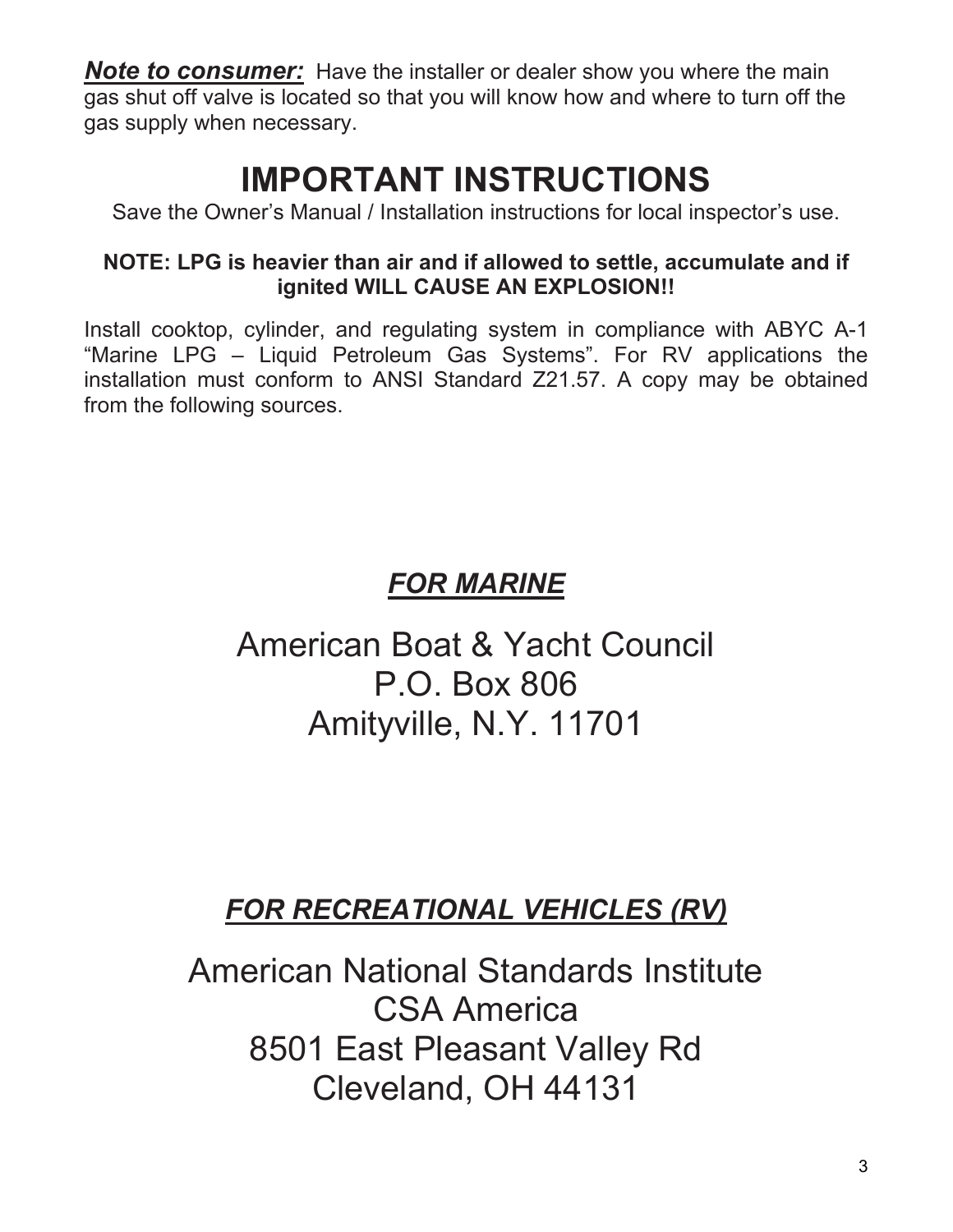#### **CYLINDER, REGULATING SYSTEM, FUEL LINE INSTALLATION**

#### **CYLINDERS**

Cylinders used in LPG systems shall be constructed, tested, marked, maintained and re-qualified for continued service in accordance with DOT regulations.

No repairs or alterations shall be made on any cylinder.

Cylinders that have been subject to fire or physical damage shall not be returned to service unless re-qualified.

LPG cylinders shall be permanently and legibly marked in a conspicuous manner on the outside to show the correct mounting position. The method of mounting shall be designed to position the cylinder correctly.

The cylinder shall be returned to an authorized fuel distributor for refilling.

Cylinders shipped by land or air freight must be packed and marked in accordance with DOT regulations.

Only systems using LPG cylinders of the vapor withdrawal type are permitted. Cylinders designed or installed so as to admit liquefied gas into any other part of the system are prohibited.

#### **CYLINDER VALVES AND SAFETY DEVICES**

Each LPG cylinder shall have manually operated shut-off valve threaded directly into the cylinder outlet, the valve outlet conforming to CGA connection number 510. The valve shall be equipped with a securely attached hand wheel for convenient operation without the use of a separate wrench.

For Marine use. A readily accessible shut-off valve or electrically operated solenoid shall be installed in the low or high pressure supply line to each attended appliance. The valve or its control shall be operable from within the vicinity of the appliance and its control readily accessible in the event of a fire at the appliance. If the cylinder valve is readily accessible from the vicinity of the attended appliance, the above shut-off valve on the supply line is not required.

All LPG cylinders shall be provided with a safety relief device specifically designed for LPG as required by DOT regulations.

A threaded protective cap and retaining device to protect the threads of the cylinder valve during transit and storage shall be supplied.

In addition to the valve required at the cylinder, a dual cylinder system shall be provided with a two-way positive shut-off valve at the cylinder manifold.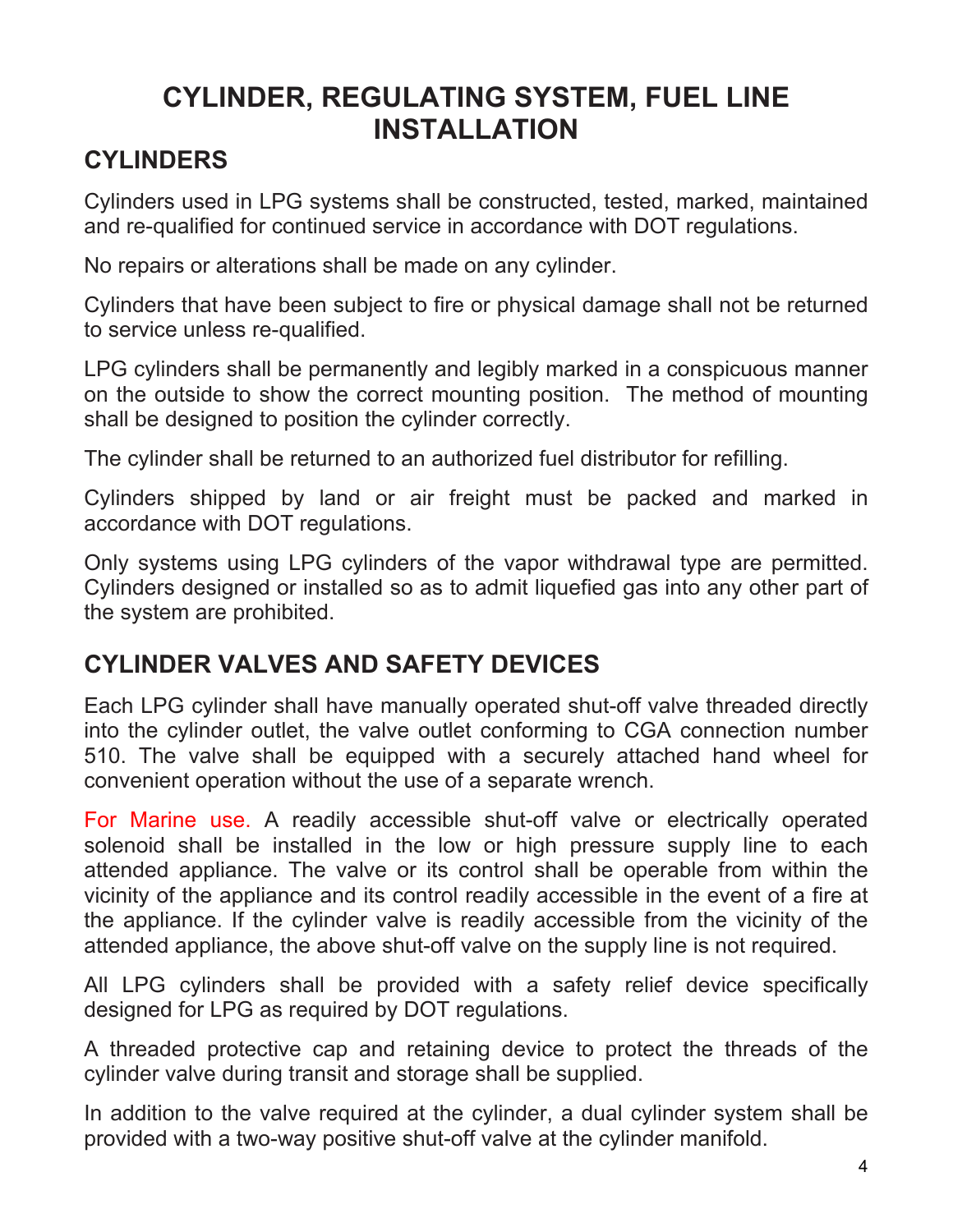Cylinder valves and safety relief devices shall be installed in, or be directly connected to, the vapor space of the cylinder.

The LPG tank valve outlet fitting does not require pipe dope or Teflon tape and should be attached to the regulation system nut dry and clean to keep foreign materials out of the system. When assembling the regulation system, use a high quality sealant only on all male pipe threads.

#### **REGULATING SYSTEM**

Each LPG system shall be provided with a regulating device, specifically designed for use with LPG.

The LPG regulating device shall be adjusted to deliver gas at any or each appliance, under varying appliance loads, at a pressure not in excess of 11 inches water column, approximately 0.397 pounds per square inch gauge.

Each regulating device shall be fitted with a high flow check valve located on the cylinder pressure side of the regulating device. In the event of a regulator malfunction, the high flow check valve must actuate and control gas flow through the vent or vent system to the open atmosphere. This check valve must maintain this gas flow within the designed pressure limits of the vent system.

For Marine use. Each regulating device shall be fitted with a 0 to 250 PSI pressure gauge. The gauge shall read the cylinder pressure side of the regulating device. See page 14 for general leak down procedures for RV or **Marine** 

#### **NOTE: The purpose of the gauge is to provide a quick and easy way to test the system for leakage.**

In addition to, but not substituting for the pressure gauge, a leak detector may be installed in the system.

A low-side pressure relief device shall be integral with each regulating system. It shall discharge at between two times and three times the delivery pressure of the regulator.

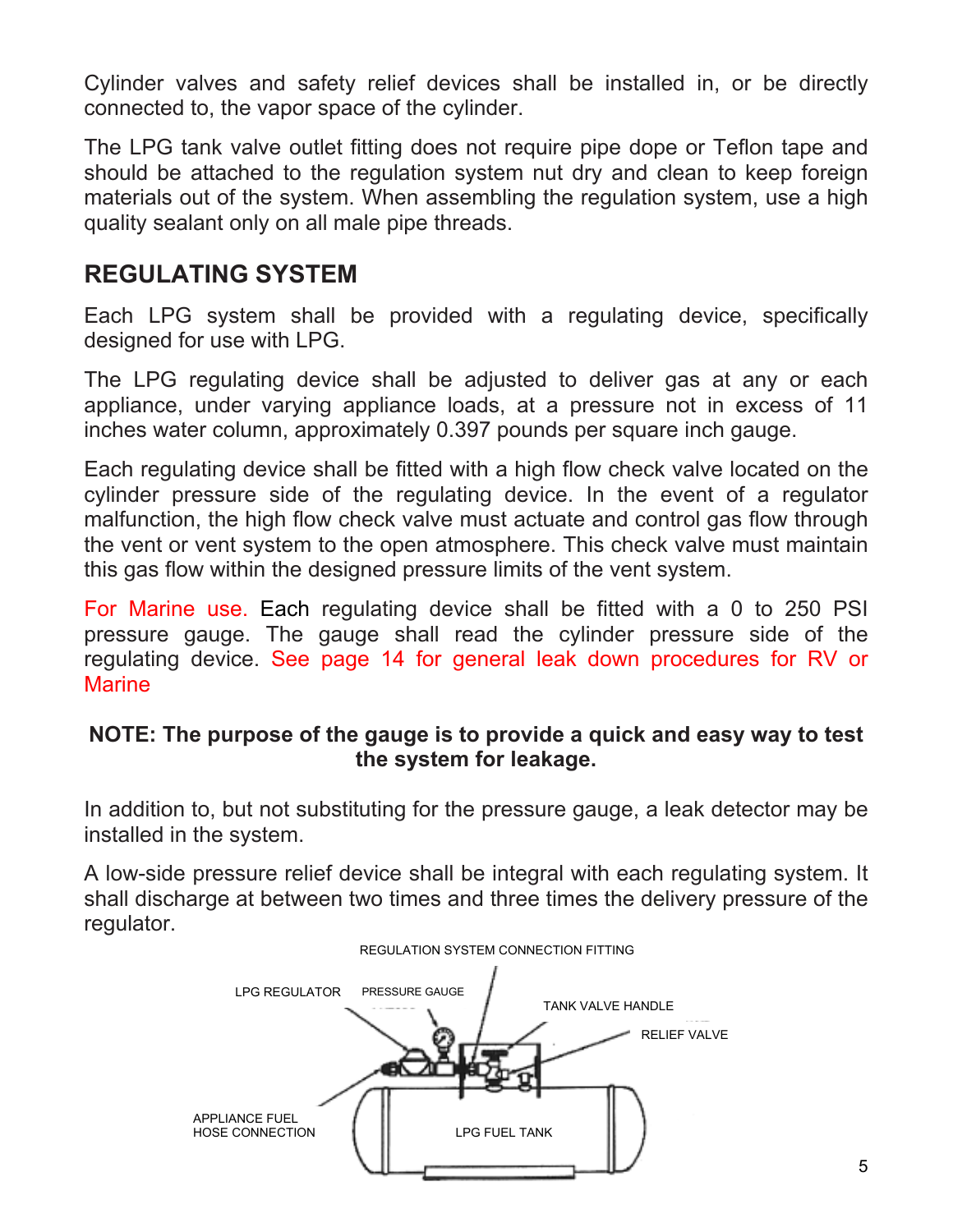#### **FUEL SUPPLY LINES**

The fuel supply line system and its components, as installed, shall be designed to be compatible with LPG and to withstand the stresses and exposure to the marine environment. One type is annealed copper tubing, standard type, Grade K or L, conforming to specifications for seamless copper water tube. (ASTM B88-75a)

The flexible LPG fuel line shall comply with UL21.

The hose shall have end fittings designed to use with that hose.

Fuel supply lines shall be protected from physical damage and shall be accessible for inspection.

Fuel supply lines shall be supported by clips or straps or other suitable means to prevent vibration damage. The clips or straps or other devices shall be corrosion resistant and shall be designed to prevent cutting, abrading or damage to the lines and shall be compatible with fuel supply line material.

Fuel supply lines shall be protected by close-fitting grommets, sleeves or sealants of non-abrasive material wherever they pass through decks, watertight or waterproof bulkheads and the method used shall be vapor tight. Fuel supply lines passing through interior bulkheads that need not be watertight shall be installed so that the bulkheads will not cut, abrade or damage the line.

Fuel supply lines shall be continuous lengths of tubing, piping or hose from the regulating device, solenoid valve or leak detector to the appliance or to the flexible section at the appliance. Each appliance shall be served by a separate supply line which shall originate inside the cylinder housing or locker.

LPG fuel supply lines shall not be used for an electrical ground.

#### **LOCATION – CYLINDER AND CONNECTED DEVICES**

LPG cylinders, cylinder valves, safety devices and regulating equipment shall be located so that escaping vapor cannot reach machinery spaces, accommodations or other enclosed spaces.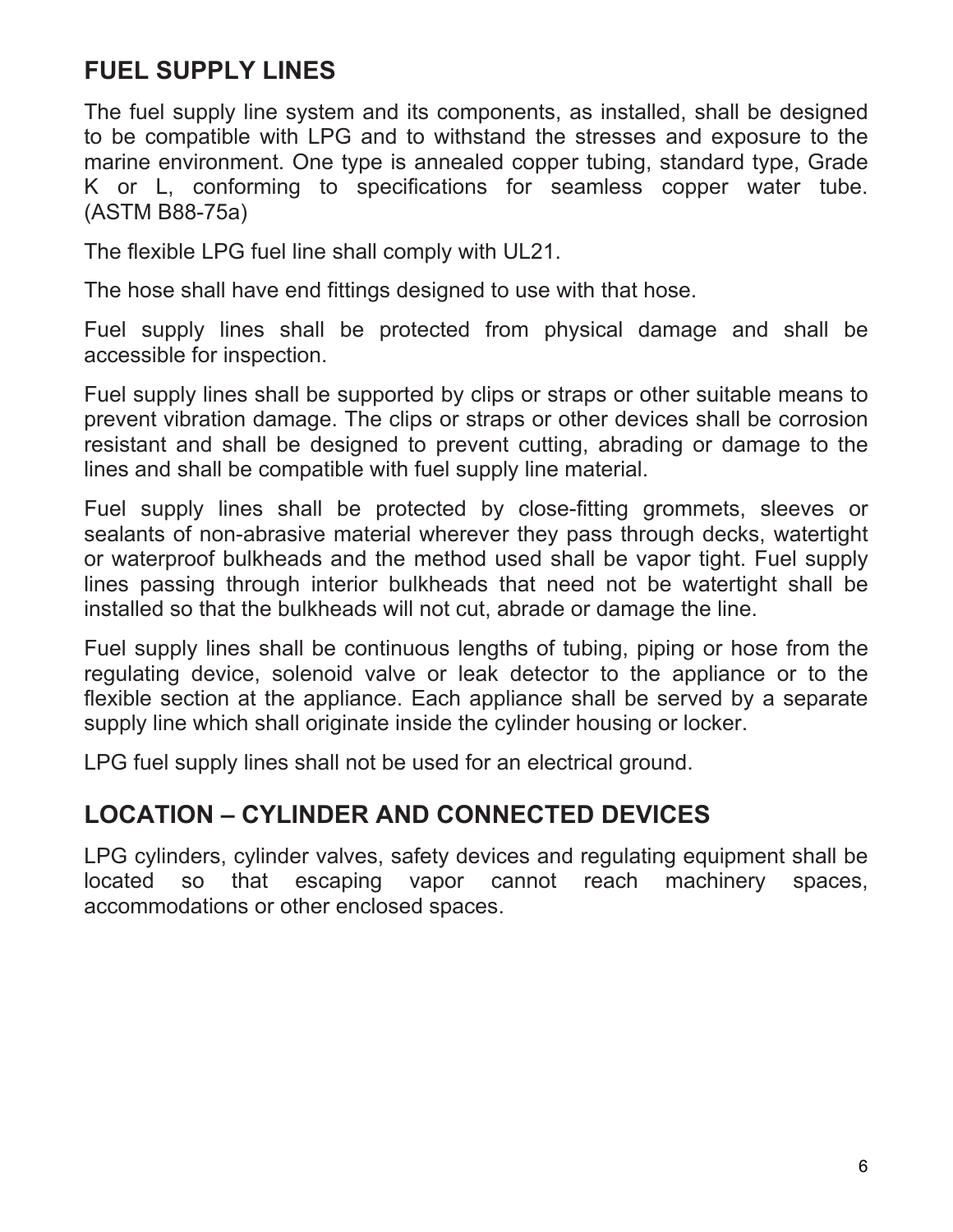### **INSTALLATION**

Installation must conform with local codes or in the absent of local codes, with the American Standard for Recreational Vehicles, ANSI A119.2 and article 551, ANSI/NFPA 70. For Marine installation, refer to ABYC standard A-1, A-3, A-26 and A-30.

It is the responsibility of the installer to comply with the insulation clearances specified on the serial / rating plate. The serial / rating plate is located on the bottom of cooktop.

Check location where cooktop will be installed. The location should be away from strong draft areas, such as windows, doors and strong heating vents or fans.



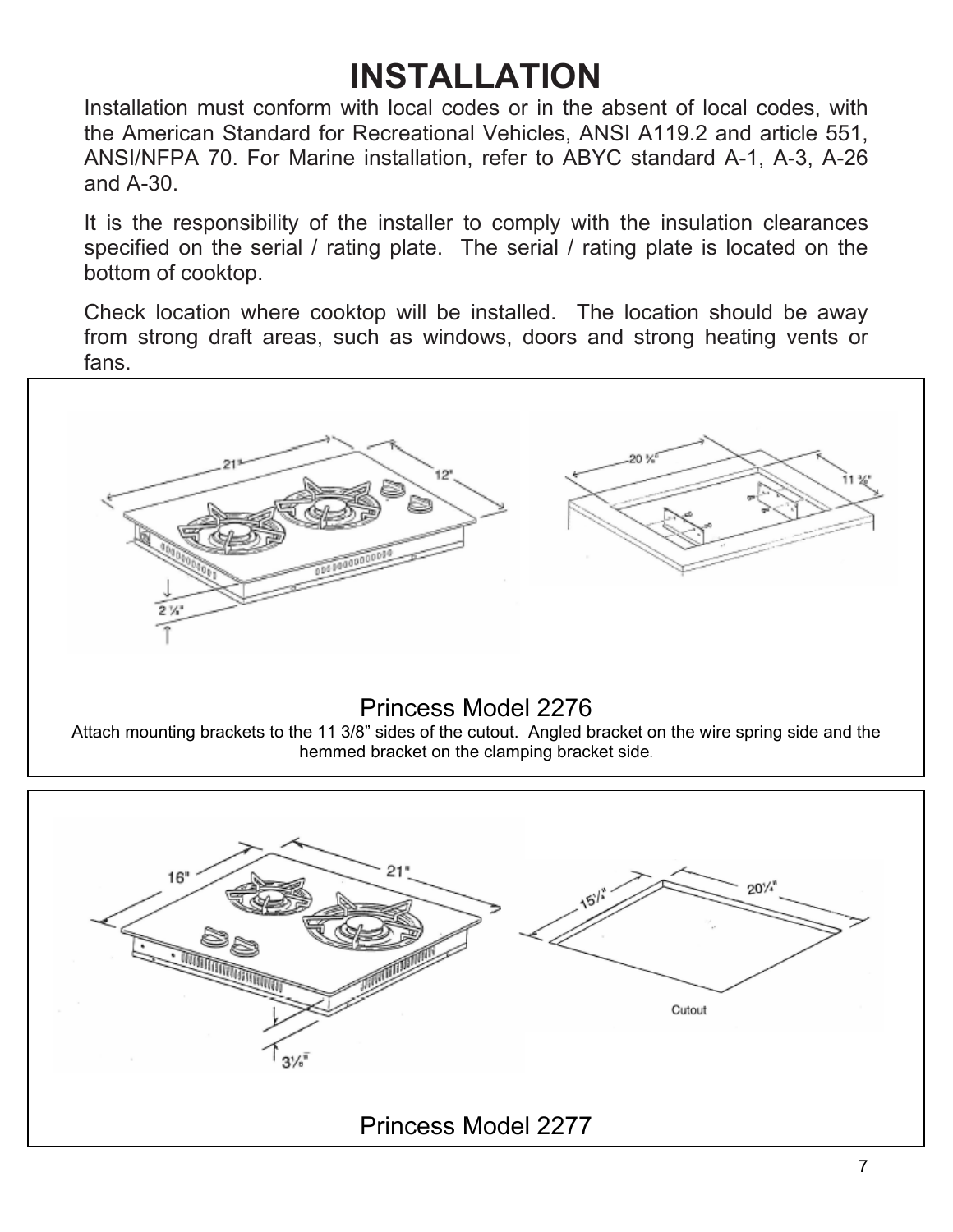### **CAUTION**

The **minimum vertical distance** to combustible material above the cooktop is 30 inches. This distance may be reduced to 24 inches if the combustible material above the cooktop is protected by no less than  $\frac{1}{4}$  inch thick insulating millboard covered with 28 gauge sheet metal extending 9 inches beyond the sides of the cooktop and covering the entire bottom of the material to be protected extending over the top of the cooktop. In lieu of 28 gauge sheet metal, a hood, 28 gauge sheet metal may be used. Hood shall not be less than the width of the cooktop and shall be centered over the cooktop and cover the entire bottom of the material to be protected.



The **minimum horizontal distance,** outside edge to vertical walls:

Back: 2" Side: 2"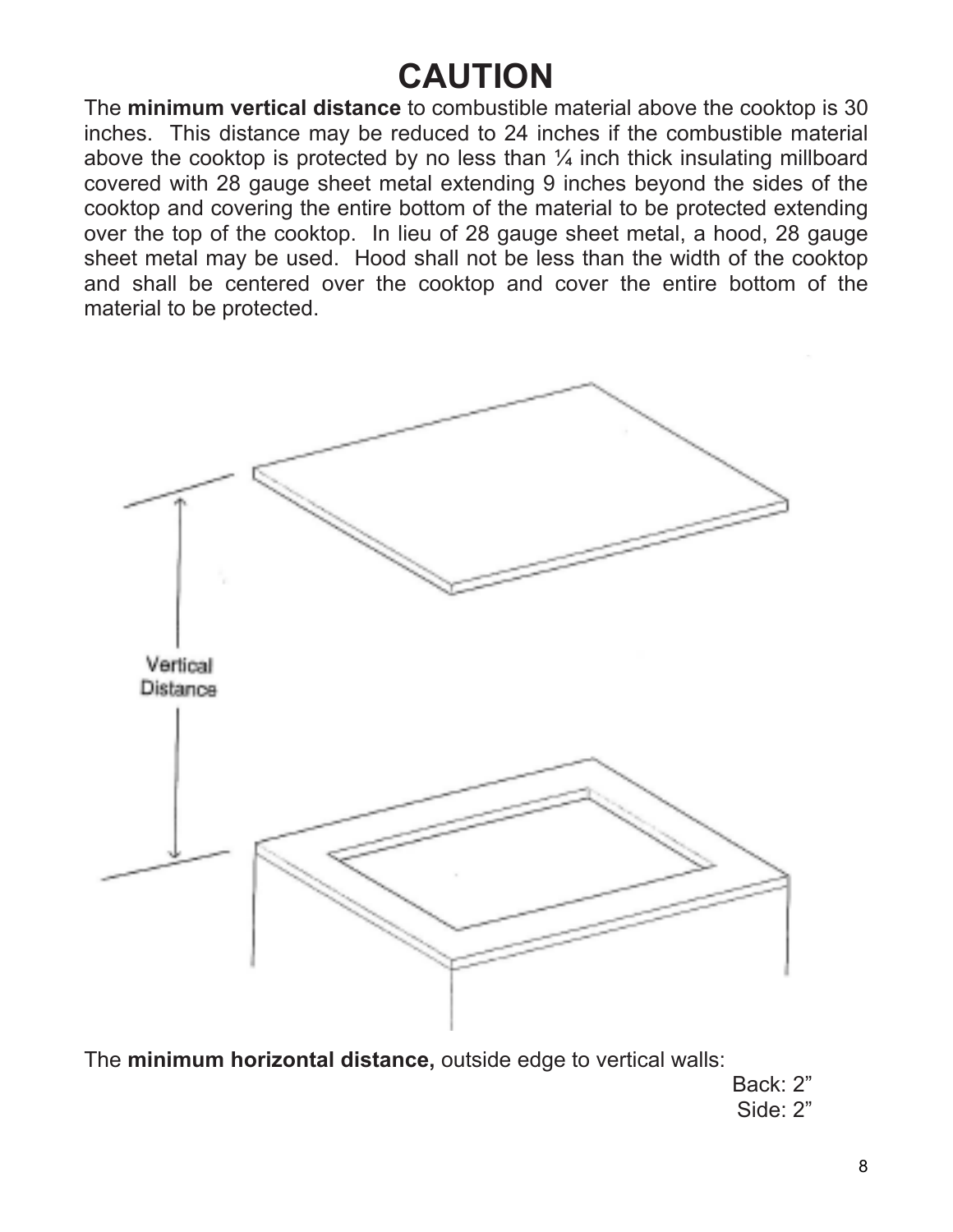### **INSTALLATION**

- 1. Make the cutout.
- 2. Insert the cooktop.
- 3. Loosen the fastener, bracket (1).
- 4. Rotate the bracket (2) outward.
- 5. Tighten the fastener, bracket (1).
- 6. Screw the installation bolt (3) until the cooktop is secured.
- 7. Tighten the locknut (4).

To remove the cooktop, reverse the above sequence.





**Bottom View** 

#### **Bracket Position Inserting and Removing the Stove**



**Bracket Position Stove Installed and Secured**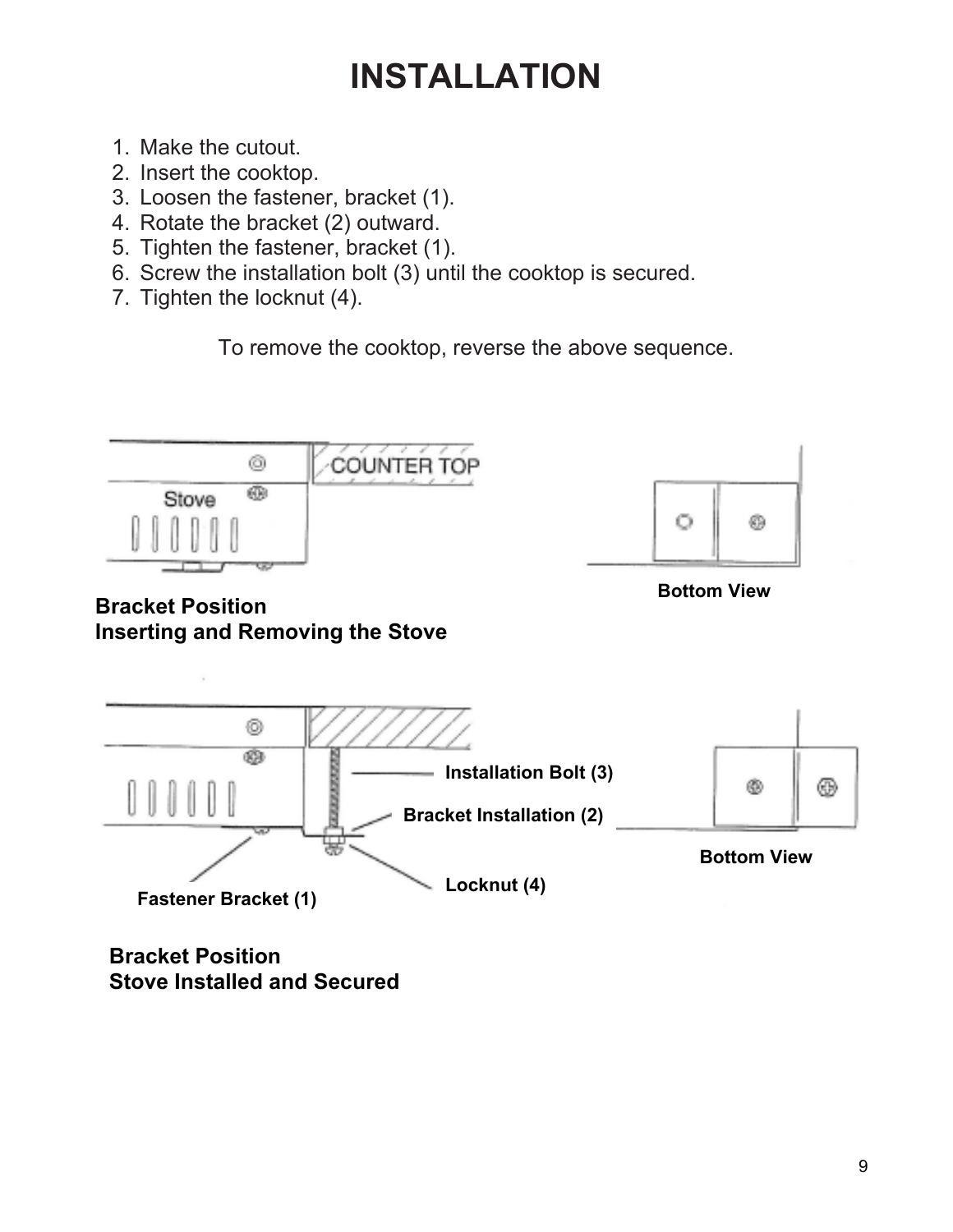

- Place the cooktop upside down on a protected surface.
- Remove the paper backing from the foam sealing strip.
- Place the strip on the underside of the glass.
- Continue until foam strip completely outlines the edges of the cooktop.



Insert the cooktop into the cutout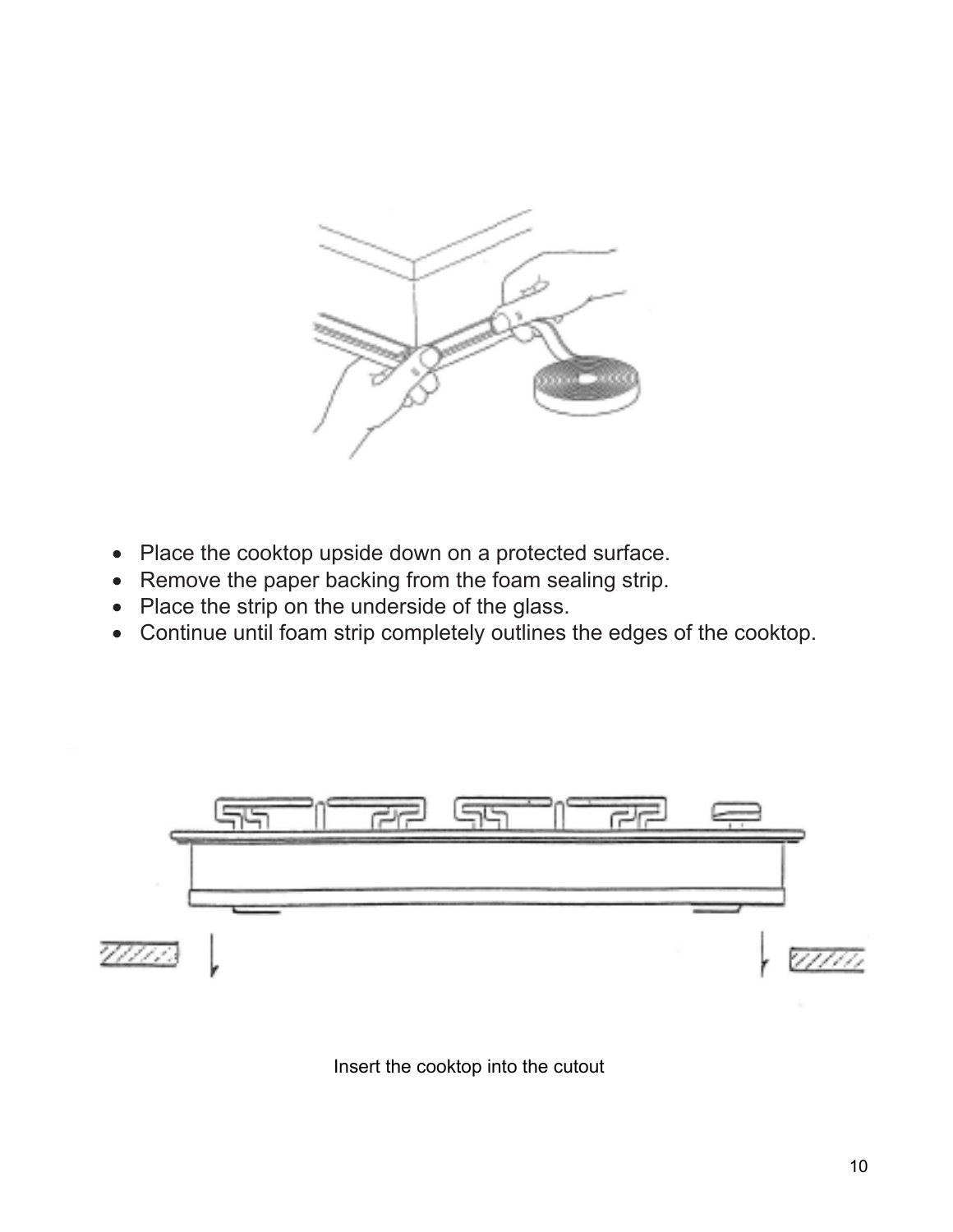#### **D/C ELECTRICAL CONNECTION**

Ignition Wires: Red to (+) Positive White to (-) Negative

Power Source: 9 to 12 VDC **ONLY** 

**\*SEE PAGE 1 FOR MINIMUM HEIGHT FOR DIMENSION A**



#### Princess Model 3276

Procedure is similar to the model 2276. The differences being the cutout dimensions and the securement of the unit

- 1. Locate cooktop according to the installation diagram.
- 2. Cut out top to dimensions shown.
- 3. Install the two installation brackets as shown. The top edge of the bracket must be flush to the counter top surface for the proper engagement of the 3M mounting pads.
- 4. Set cooktop into cutout. Press down to engage 3M pad on glass top to pad on mounting bracket.



**\*SEE PAGE 1 FOR.** MINIMUM HEIGHT FOR DIMENSION A

#### Princess Model 1273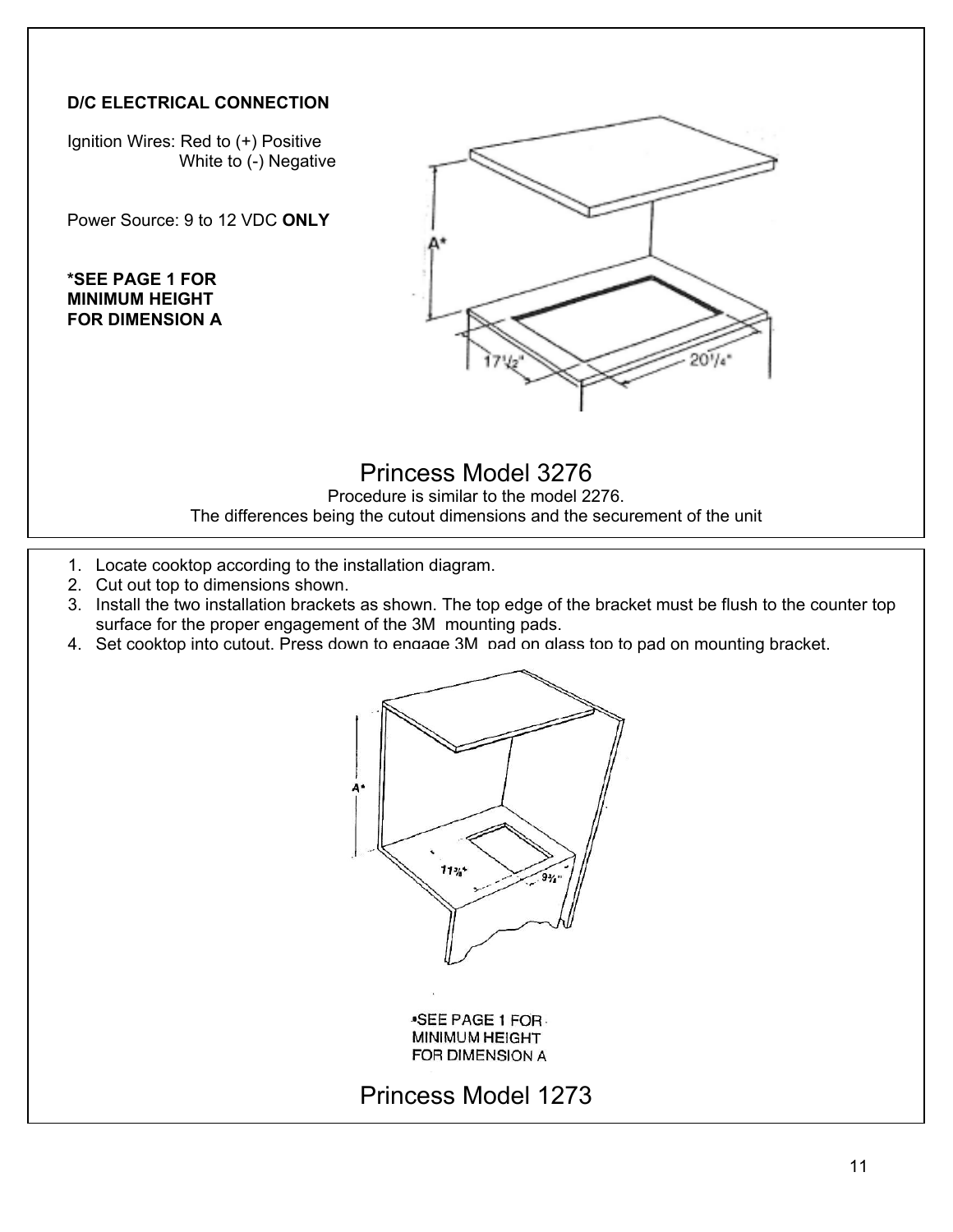### **LEAK CHECK & LEAK DOWN TEST**

Check all connections for gas leaks with a non-corrosive and non-toxic leak detection fluid. Test the unit by turning on the LPG tank and observing the pressure gauge. Turn the tank valve off and note the pressure. If there is no drop on the gauge in 3 minutes, the system is free of leaks.

Ammonia, which is present in some soaps and detergents, attacks brass fittings. Undetectable at first, in a matter of months these fittings may develop cracks and leaks.

### **WARNING**

### **DO NOT USE OPEN FLAME TO CHECK FITTINGS AND GAS LINES FOR LEAKS.**

Checking for leaks with an open flame may result in a fire or explosion.

### **LINE PRESSURE TEST ABOVE ½ PSI**

The cook top must be disconnected from the gas supply line system during any pressure testing in excess of 8 oz. per square inch. (1/2 psi)

### **TO LIGHT THE BURNERS**

- 1. Push down the knob and turn counterclockwise to "IGNITE" position.
- 2. Hold the knob down fully until the spark ignites the gas and continue to hold the knob down for approximately 5 to 10 seconds. The thermocouple will be heated to activate the safety mechanism.

(\*\*Does not apply to models 2277-1002 & 2277-1003 )

- 3. Release the knob and set to desired setting.
- 4. To turn off the burner flame, turn the knob clockwise to "OFF" position.

\*Thermocouple is not used in models 2277-1002 & 2277-1003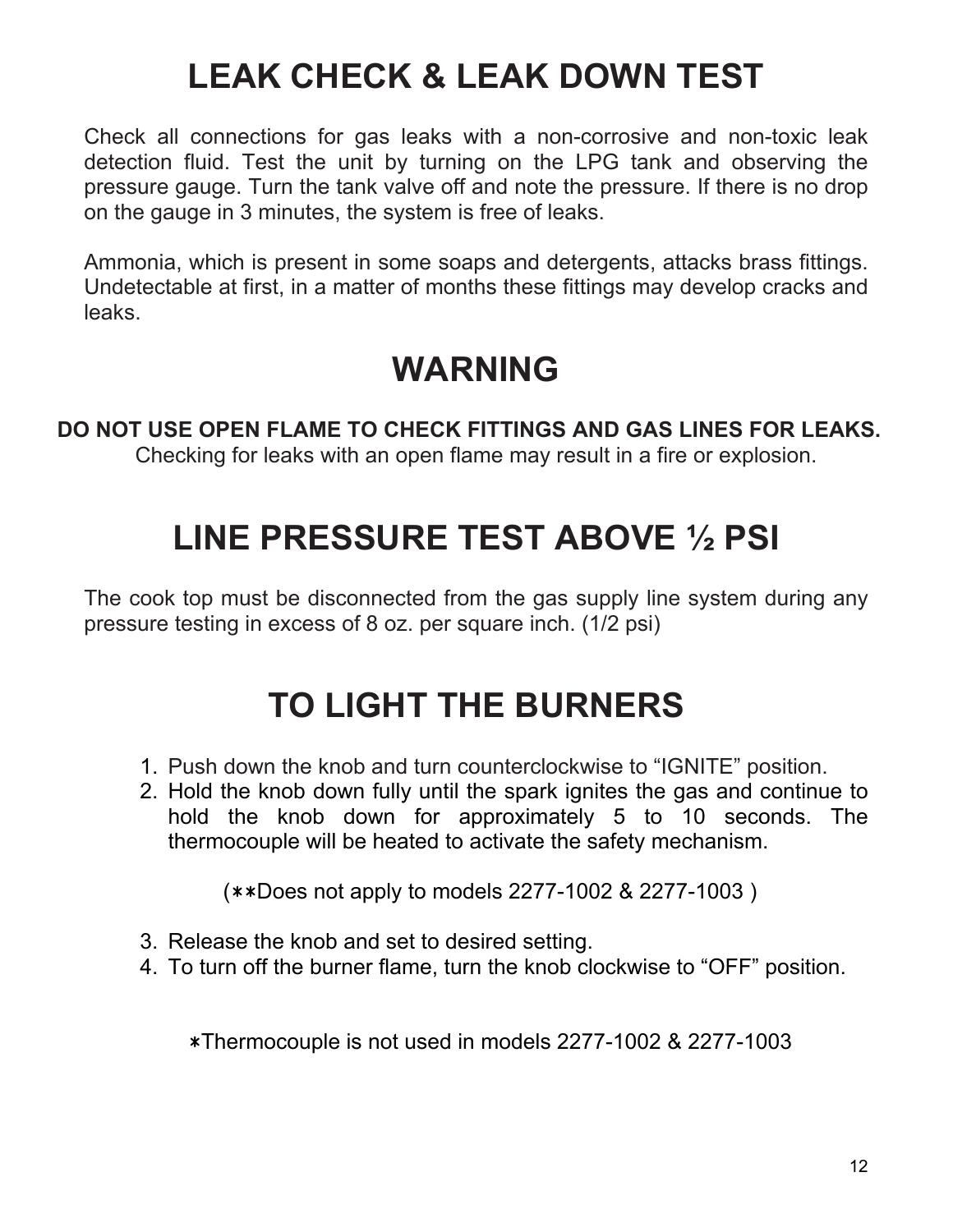### **CAUTION**

- Be sure your cooktop is installed properly.
- Do not operate cooktop if it is damaged or not working properly.
- Do not store flammable materials on or near the cooktop.
- Never leave lit burners unattended. A boil-over may result, causing smoke or fire.
- Do not use your cooktop for warming or heating the room.
- The handle of utensil should be positioned so that it is turned inward but not extending over adjacent burner.
- To reduce the risk of burns and ignition of flammable materials, the burner flame should not extend beyond the edge of the cooking utensil.
- Grease is flammable. Never allow grease to collect around top burners or cooktop surface. Wipe spillovers immediately.
- Only certain types of glass, glass / ceramic, earthware, or other glazed utensils are suitable for cooktop use without breaking due to sudden change in temperature.
- Do not use water on grease fire. Smother the fire or flame or use baking soda, multipurpose dry chemical or foam type fire extinguisher.
- Children should not be left alone or unattended in area where cooktop is in use. Children should never be allowed to sit or stand on any part of the cooktop.
- Do not heat unopened containers. They could explode.
- Do not touch burners, grates or areas near cooktop after use. Units may be hot even thought it may not be obvious. Areas near burners and grates may become hot enough to cause burns. During and after use, do not touch, or let clothing or other flammable material contact cooktop or areas near it until they have had sufficient time to cool.

#### CARE AND CLEANING

Regular cleaning with a soft cloth and a warm detergent solution is generally enough to keep your cooktop clean and beautiful. This is done when the cooktop is cool. Use a dry cloth or paper towel to clean splatters and spills when surfaces are warm.

#### GLASS

We recommend the use of *HOPE'S CLEANING CREAM* for care and maintenance of the glass surfaces. For more information about this product and a dealer near you, contact: *THE HOPE COMPANY, Inc. (800) 325-4026* 

#### STAINLESS STEEL

The best way to clean metal surfaces on your stove is to wipe them down with a damp cloth, and then dry thoroughly, stubborn spots caused by spillage and discoloration from heat may be removed by the use of lemon juice, vinegar, or chrome polish. Care must be used to keep these away from porcelain enamel surfaces. NEVER use coarse cleaners, steel-wool scouring pads or metal brushes to clean chrome. These will make deep scratches on chrome. These scratches cannot be removed.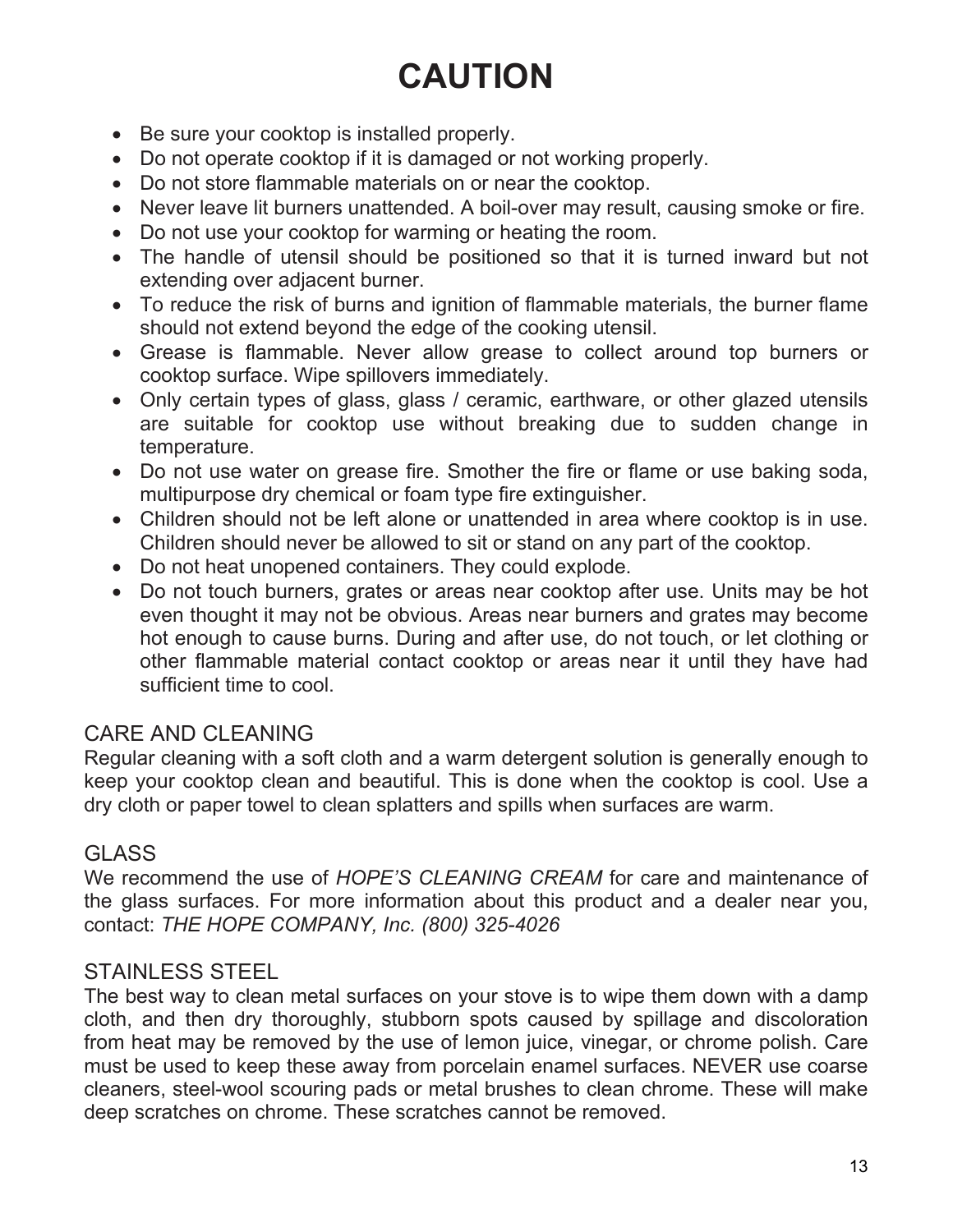#### **EXPLODED VIEW & PARTS LIST PRINCESS 1273**

| <b>ITEM NO.</b>                       | <b>PART NO.</b> | <b>DESCRIPTION</b>       | <b>ITEM NO.</b>          | <b>PART NO.</b> | <b>DESCRIPTION</b>   |
|---------------------------------------|-----------------|--------------------------|--------------------------|-----------------|----------------------|
| 1                                     | 75422           | <b>Burner Cap</b>        | 11                       | 72906           | Fitting              |
| $\overline{\mathbf{c}}$               | 75421           | <b>Burner Base</b>       | 12                       | 73449           | Cover                |
| $\mathfrak{S}$                        | 80716           | <b>Burner Spill Bowl</b> | 13                       | 75431           | <b>Fixing Flange</b> |
| $\overline{\mathbf{4}}$               | 73592           | Regulator                | 14                       | 75419           | <b>Gas Valve</b>     |
|                                       | 75420           | <b>Burner</b>            | 15                       | 75427           | Ignition Switch      |
| $\begin{array}{c} 5 \\ 6 \end{array}$ | 75418           | Thermocouple             | 16                       | 75470           | <b>Fuel Line</b>     |
| $\overline{7}$                        | 80270           | Assy. Glass Top          | 17                       | 73884           | Knob Washer          |
| 8                                     | 75505           | Bracket, Burner          | 18                       | 80421           | Knob, with Insert    |
|                                       |                 | (Not Shown)              | 19                       | 73420           | Grate                |
| $\boldsymbol{9}$                      | 75228           | Ignition Module          |                          |                 |                      |
| $10$                                  | 75290           | Manifold                 |                          |                 |                      |
|                                       |                 |                          |                          |                 |                      |
|                                       |                 | 19                       |                          |                 |                      |
|                                       |                 |                          |                          |                 |                      |
|                                       |                 |                          |                          |                 |                      |
|                                       |                 | 1                        |                          |                 |                      |
|                                       |                 |                          | <b>MARK OFF</b><br>केलेक | $\overline{2}$  |                      |
|                                       |                 |                          |                          |                 |                      |
|                                       |                 |                          |                          |                 |                      |
|                                       |                 | 5                        |                          |                 |                      |
|                                       |                 |                          |                          |                 | 3                    |
|                                       |                 |                          |                          | 18              |                      |
|                                       |                 |                          |                          |                 |                      |
|                                       |                 | $\overline{7}$           |                          |                 | 17                   |
|                                       |                 |                          | $\circ$                  |                 |                      |
|                                       |                 |                          |                          |                 |                      |
|                                       |                 |                          |                          |                 |                      |
|                                       |                 | 9<br>$\circ$             |                          |                 |                      |
|                                       |                 |                          |                          | 15 <sup>2</sup> |                      |
|                                       |                 |                          |                          |                 |                      |
|                                       |                 |                          |                          | 14              |                      |
|                                       |                 |                          |                          |                 | 10                   |
|                                       |                 | 11                       |                          |                 |                      |
|                                       |                 |                          |                          |                 |                      |
|                                       |                 |                          | $\overline{\mathcal{S}}$ |                 |                      |
|                                       |                 |                          |                          |                 | 13                   |
|                                       |                 |                          |                          |                 |                      |
|                                       |                 |                          |                          | 16              |                      |
|                                       |                 | 5                        |                          |                 |                      |
|                                       |                 |                          |                          |                 |                      |
|                                       |                 | 12                       |                          |                 |                      |
|                                       |                 |                          |                          |                 |                      |
|                                       |                 |                          |                          |                 |                      |
|                                       |                 |                          |                          |                 |                      |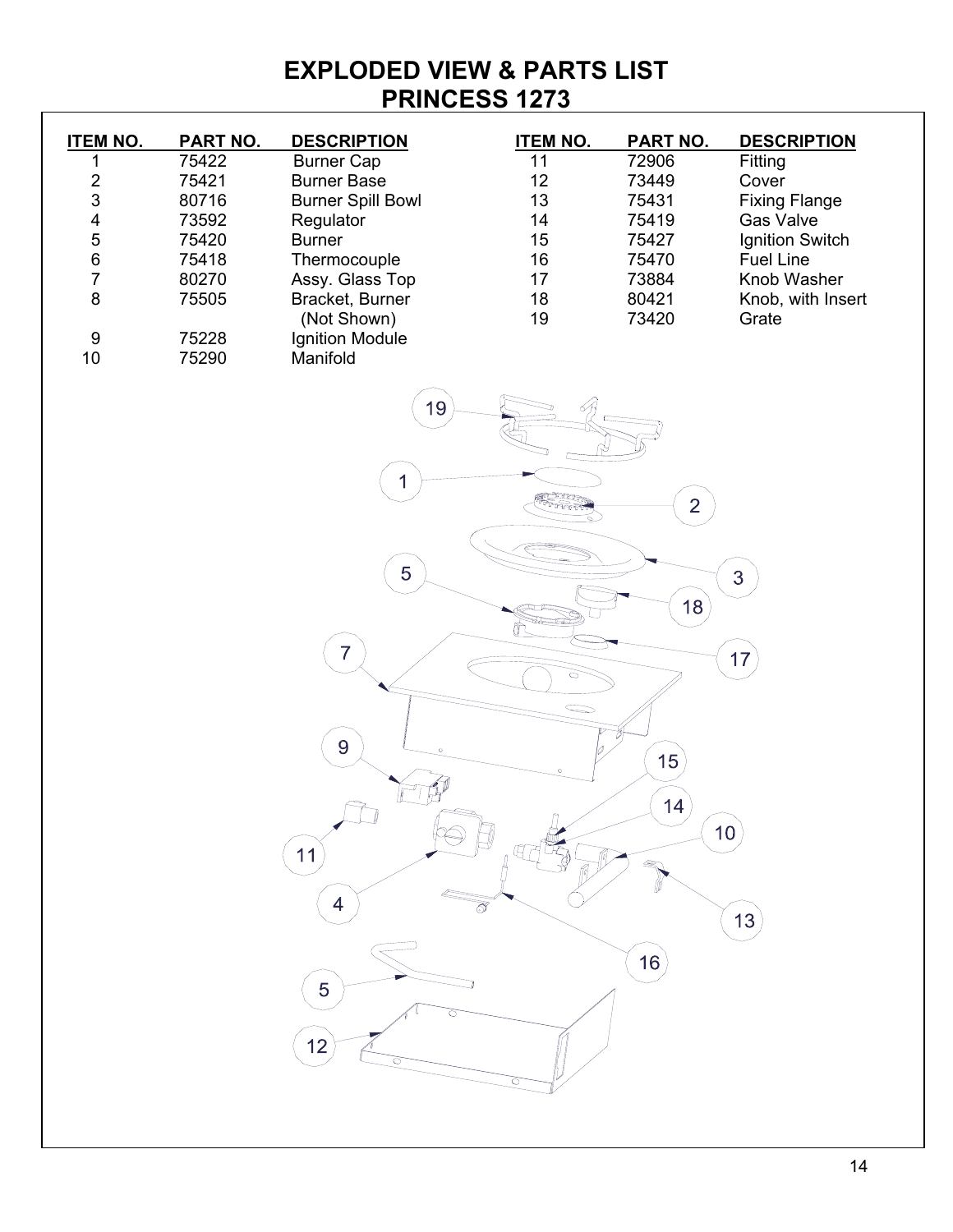**EXPLODED VIEW & PARTS LIST PRINCESS 2276** 

| <b>ITEM NO.</b> | <b>PART NO.</b> | <b>DESCRIPTION</b>        | <b>ITEM NO.</b> | <b>PART NO.</b> | <b>DESCRIPTION</b>                   |    |
|-----------------|-----------------|---------------------------|-----------------|-----------------|--------------------------------------|----|
| 1               | 73420           | Grate                     | 13              | 73666           | Cover, Bottom                        |    |
| $\frac{2}{3}$   | 75422           | Cap, Burner               | 14              | 74144           | Bracket, Installation                |    |
|                 | 75421           | Burner, Base              | 15              | 73251           | Grommet                              |    |
| 4               | 75420           | <b>Burner</b>             | 16              | 73204           | Clip                                 |    |
| 5<br>$\,6$      | 80716<br>80292  | Bowl, Spill<br>Assy., Top | 17<br>18        | 73120<br>75505  | Spring, Hold Down<br>Bracket, Burner |    |
| $\overline{7}$  | 80421           | Knob, With Insert         | 19              | 75462           | Fuel Line, Long                      |    |
| $\bf 8$         | 73884           | Seal, Knob                | 20              | 75470           | Fuel Line, Short                     |    |
| $\overline{9}$  | 74075           | Manifold                  | 21              | 75418           | Thermocouple                         |    |
| 10              | 75417           | Switch, Ignition          | 22              | 72906           | Fitting, 3/8" Npt X 3/8" Flare       |    |
| 11              | 75419           | Valve                     | 23              | 73592           | Regulator                            |    |
| 12              | 75431           | Bracket, Valve            | 24              | 75228           | Module, Ignition                     |    |
|                 |                 |                           |                 |                 |                                      |    |
|                 |                 |                           |                 |                 |                                      |    |
|                 |                 |                           |                 |                 | $\overline{2}$                       |    |
|                 |                 |                           |                 |                 | 3                                    |    |
|                 |                 |                           |                 |                 |                                      |    |
|                 |                 |                           |                 |                 | 4                                    |    |
|                 |                 |                           |                 |                 | 5                                    |    |
|                 |                 |                           |                 |                 | 6                                    |    |
|                 |                 |                           |                 |                 |                                      |    |
|                 |                 |                           |                 | $\Rightarrow$   |                                      |    |
|                 |                 |                           |                 | .Ş.             |                                      |    |
|                 |                 |                           |                 |                 | 8                                    |    |
|                 | 24              |                           | இ               |                 |                                      |    |
|                 | 23              |                           |                 |                 |                                      |    |
|                 | 22              |                           |                 |                 | 9                                    |    |
|                 | 21              |                           |                 |                 |                                      |    |
|                 |                 |                           |                 |                 |                                      | 10 |
|                 | 20              |                           |                 |                 | 11                                   |    |
|                 | 19              |                           |                 |                 |                                      |    |
|                 |                 |                           |                 |                 | 12                                   |    |
|                 |                 |                           |                 |                 |                                      |    |
|                 | 18              |                           |                 | $\downarrow$    | 13                                   |    |
|                 |                 |                           |                 |                 |                                      |    |
|                 |                 |                           |                 | $\mathscr P$    |                                      |    |
|                 |                 |                           |                 |                 |                                      | 14 |
|                 | 17              |                           |                 |                 |                                      |    |
|                 |                 |                           |                 |                 |                                      |    |
|                 | 16              |                           |                 | Ц               | 15                                   |    |
|                 |                 |                           |                 |                 |                                      |    |
|                 |                 |                           |                 |                 |                                      |    |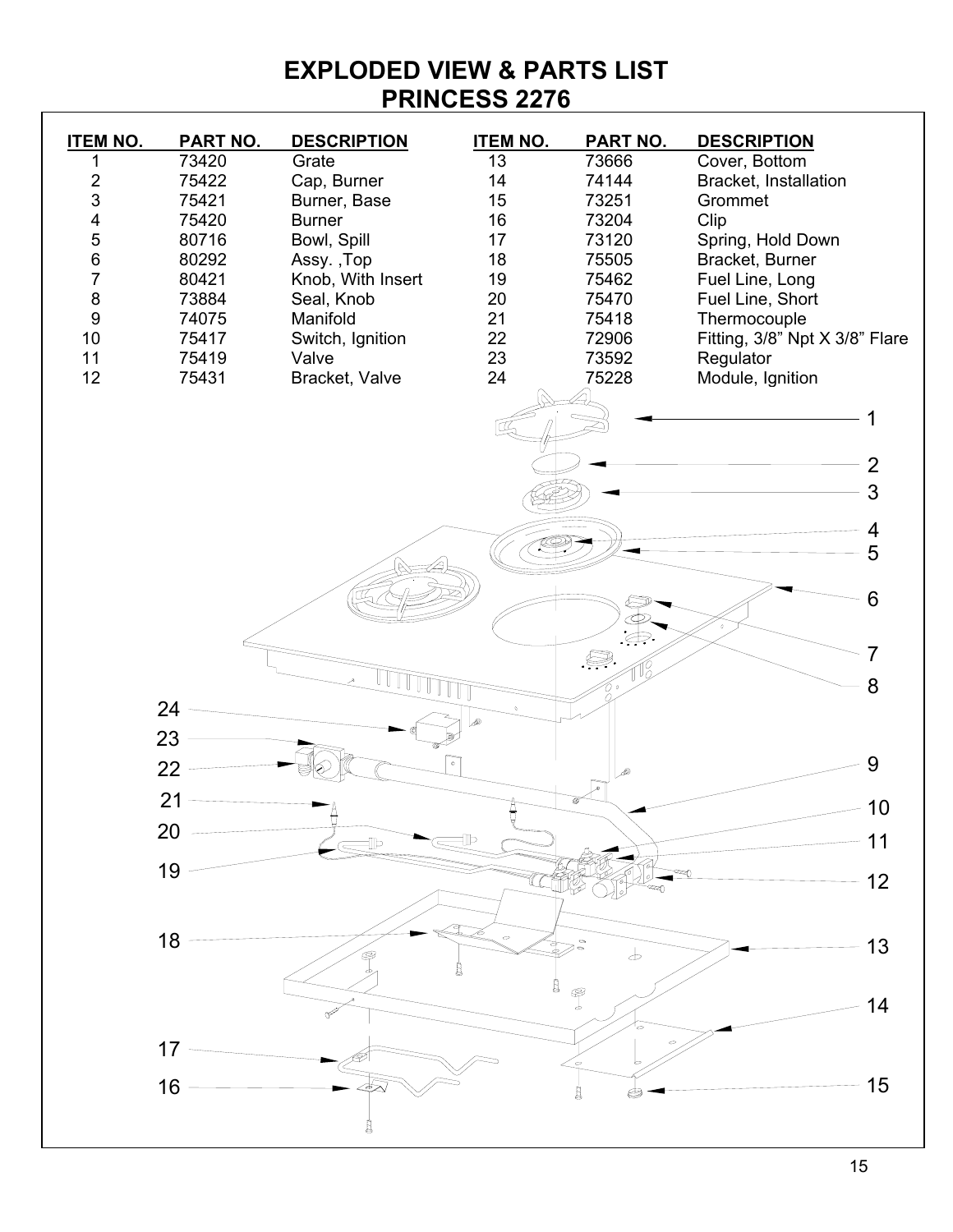#### **EXPLODED VIEW & PARTS LIST PRINCESS 2277-1000, 2277-1001**

| <b>ITEM NO.</b>  | <b>PART NO.</b> | <b>DESCRIPTION</b>                   | <b>ITEM NO.</b> | PART NO. | <b>DESCRIPTION</b>                                     |
|------------------|-----------------|--------------------------------------|-----------------|----------|--------------------------------------------------------|
| 1                | 73420           | Grate, 7k btu                        | 16              | 75423    | Valve, 10k btu                                         |
| $\sqrt{2}$       | 75422           | Cap, Burner 7k btu                   | 17              | 74383    | Manifold                                               |
| 3                | 75421           | Burner, Base 7k btu                  | 18              | 73592    | Regulator                                              |
| 4                | 75420           | Injector Holder, 7k btu              | 19              | 70192    | Manifold, Fitting                                      |
| 5                | 80716           | Bowl, Spill 7k btu                   | 20              | 74137    | Thermocouple                                           |
| $\,6$            | 80421           | Knob, With Insert                    | 21              | 75470    | Fuel Line, Short                                       |
| $\overline{7}$   | 73884           | Grommet                              | 22              | 75462    | Fuel Line, Long                                        |
| $\bf 8$          | 75228           | Module, Ignition                     | 23              | 80402*   | Top Assy. Glass (Model 1000)                           |
| $\boldsymbol{9}$ | 75417           | Switch, Ignition                     |                 | 80590*   | Top Assy. S/S (Model 1001)                             |
| 10               | 75419           | Valve, 7k btu                        | 24              | 80717    | Spill Bowl, 10k btu                                    |
| 11               | 75431           | Bracket, Valve                       | 25              | 75424    | Injector, Holder 10k btu                               |
| 12               | 75293           | Bracket, Burner                      | 26              | 75425    | Burner, Base 10k btu                                   |
| 13               | 80397           | Bracket, Mounting                    | 27              | 75426    | Cap, Burner 10k btu                                    |
| 14               | 74500           | Cover, Burner Box                    | 28              | 74515    | Grate, 10k btu                                         |
| 15               |                 | Not Applicable                       |                 |          | * All part numbers are for BOTH models except item #23 |
|                  |                 |                                      |                 |          |                                                        |
|                  | $1 -$           |                                      |                 |          | 28                                                     |
|                  | $2 \sim$        |                                      |                 |          |                                                        |
|                  |                 |                                      |                 |          | 27                                                     |
|                  | $4 -$           |                                      |                 |          |                                                        |
|                  |                 |                                      |                 |          | 26                                                     |
|                  | $5 -$           |                                      |                 |          | 25                                                     |
|                  |                 |                                      |                 |          |                                                        |
|                  |                 |                                      |                 |          | 24                                                     |
|                  |                 |                                      |                 |          | 23                                                     |
|                  | 6.              |                                      |                 | WWWWW    |                                                        |
|                  |                 |                                      |                 |          | 22                                                     |
|                  |                 | \$9<br>0                             |                 |          | 21                                                     |
|                  |                 | TUTTUTTUTTUTTUTTUTT <sup>TUTTT</sup> |                 |          |                                                        |
|                  |                 |                                      |                 |          | 20                                                     |
|                  | 8               |                                      |                 |          | 19                                                     |
|                  |                 | Ġ                                    |                 |          | M<br>18                                                |
|                  | 9               |                                      |                 |          |                                                        |
|                  | 10 <sub>1</sub> |                                      |                 |          | 17                                                     |
|                  |                 |                                      |                 |          | 16                                                     |
|                  | 11              |                                      |                 |          |                                                        |
|                  |                 |                                      |                 |          |                                                        |
|                  | 12              |                                      |                 |          |                                                        |
|                  |                 |                                      |                 |          |                                                        |
|                  |                 |                                      |                 |          | 14                                                     |
|                  |                 |                                      |                 |          |                                                        |
|                  |                 |                                      |                 |          |                                                        |
|                  |                 |                                      |                 |          | 13                                                     |
|                  |                 |                                      |                 |          |                                                        |
|                  |                 |                                      |                 |          |                                                        |
|                  |                 |                                      |                 |          |                                                        |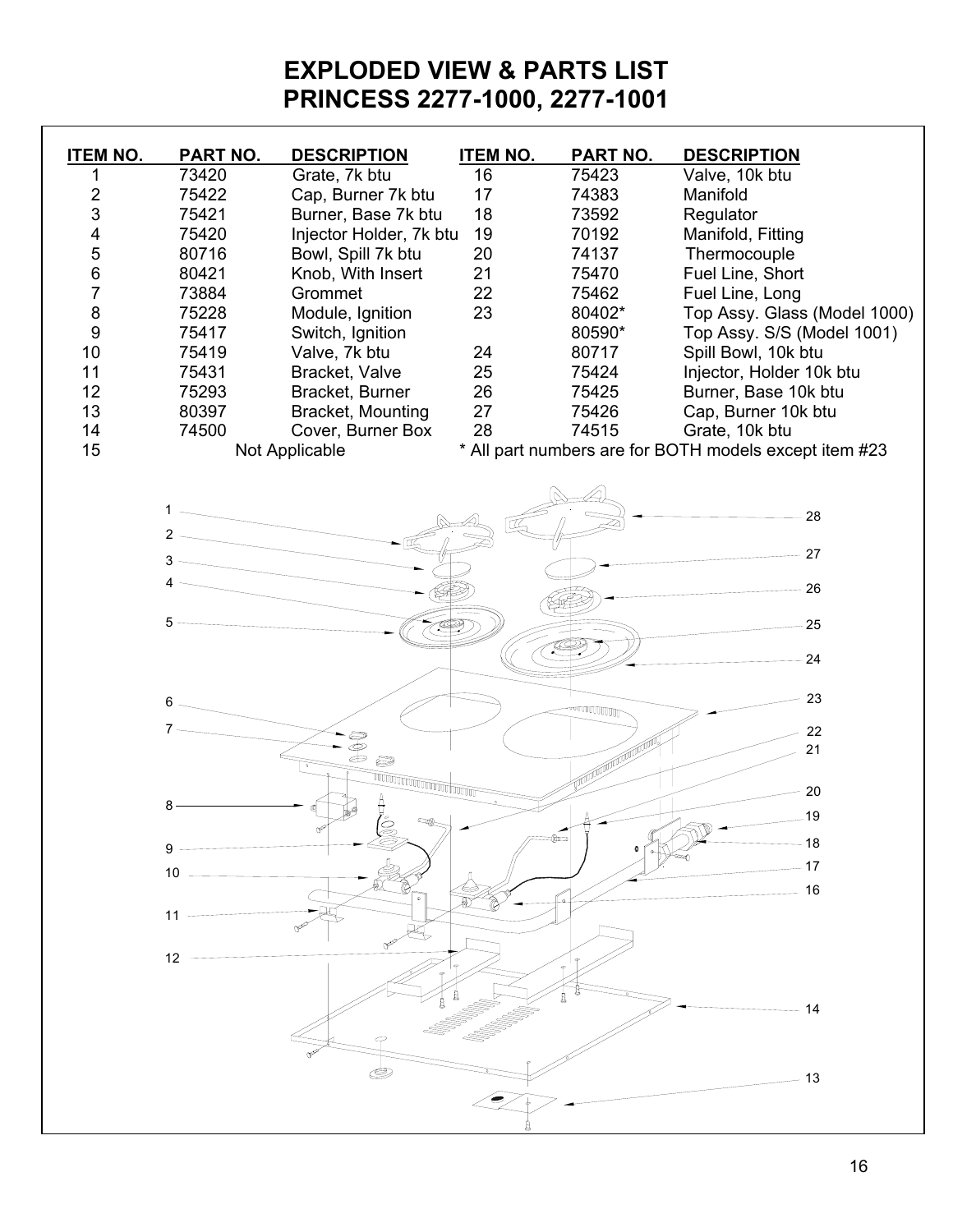#### **EXPLODED VIEW & PARTS LIST PRINCESS 2277NS-1002, 2277NS-1003**

| <b>ITEM NO.</b>         | PART NO. | <b>DESCRIPTION</b>      | <b>ITEM NO.</b> | PART NO. | <b>DESCRIPTION</b>                                     |
|-------------------------|----------|-------------------------|-----------------|----------|--------------------------------------------------------|
| 1                       | 73420    | Grate, 7k btu           | 16              | 75430    | Valve, 10k btu                                         |
| $\mathbf 2$             | 75422    | Cap, Burner 7k btu      | 17              | 74383    | Manifold                                               |
| 3                       | 75421    | Burner, Base 7k btu     | 18              | 73592    | Regulator                                              |
| $\overline{\mathbf{4}}$ | 75420    | Injector Holder, 7k btu | 19              | 70192    | Manifold, Fitting                                      |
| 5                       | 80722    | Bowl, Spill 7k btu      | 20              |          | Not Applicable                                         |
| 6                       | 80421    | Knob, With Insert       | 21              | 75470    | Fuel Line, Short                                       |
| $\overline{7}$          | 73884    | Grommet                 | 22              | 75462    | Fuel Line, Long                                        |
| 8                       | 75228    | Module, Ignition        | 23              | 80602*   | Top Assy. Glass (Model 1002)                           |
| 9                       | 75417    | Switch, Ignition        |                 | 80590*   | Top Assy. S/S (Model 1003)                             |
| 10                      | 75419    | Valve, 7k btu           | 24              | 80723    | Spill Bowl, 10k btu                                    |
| 11                      | 75431    | Bracket, Valve          | 25              | 75424    | Injector, Holder 10k btu                               |
| 12                      | 75293    | Bracket, Burner         | 26              | 75425    | Burner, Base 10k btu                                   |
| 13                      | 80397    | Bracket, Mounting       | 27              | 75426    | Cap, Burner 10k btu                                    |
| 14                      | 74500    | Cover, Burner Box       | 28              | 74515    | Grate, 10k btu                                         |
| 15                      |          | Not Applicable          |                 |          | * All part numbers are for BOTH models except item #23 |
|                         |          |                         |                 |          |                                                        |
|                         | $1 -$    |                         |                 |          |                                                        |
|                         |          |                         |                 |          | $-28$                                                  |
|                         |          |                         |                 |          |                                                        |
|                         |          |                         |                 |          | 27                                                     |
|                         |          |                         |                 |          | 26                                                     |
|                         |          |                         |                 |          |                                                        |
|                         | 5        |                         |                 |          | $-25$                                                  |
|                         |          |                         |                 |          |                                                        |
|                         |          |                         |                 |          | $-24$                                                  |
|                         |          |                         |                 |          | 23                                                     |
|                         | 6 -      |                         |                 | TUUUUTUT |                                                        |
|                         |          |                         |                 |          | 22                                                     |
|                         |          | \$\$<br>0               |                 |          | 21                                                     |
|                         |          |                         |                 |          |                                                        |
|                         |          |                         |                 |          | 20                                                     |
|                         | 8        | (2                      |                 |          | $-19$                                                  |
|                         |          |                         |                 |          | 18                                                     |
|                         | 9        |                         |                 |          | 17                                                     |
|                         | 10       |                         |                 |          |                                                        |
|                         |          |                         |                 |          | 16                                                     |
|                         | 11       |                         |                 |          |                                                        |
|                         |          |                         |                 |          |                                                        |
|                         | 12       |                         |                 |          |                                                        |
|                         |          |                         |                 |          |                                                        |
|                         |          |                         |                 |          | 14                                                     |
|                         |          |                         |                 |          |                                                        |
|                         |          |                         |                 |          |                                                        |
|                         |          |                         |                 |          |                                                        |
|                         |          |                         |                 |          | 13                                                     |
|                         |          |                         |                 |          |                                                        |
|                         |          |                         |                 |          |                                                        |
|                         |          |                         |                 |          |                                                        |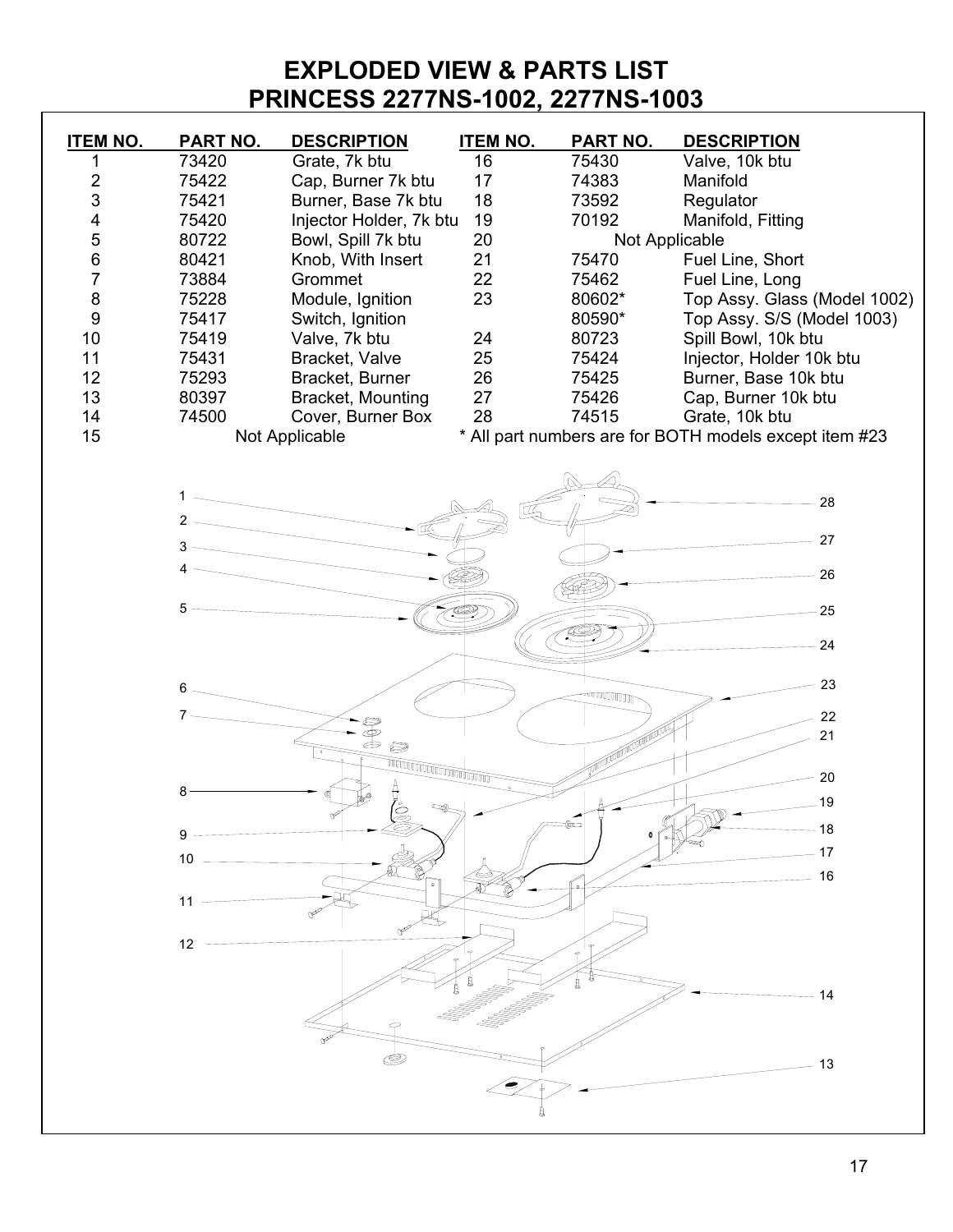#### **EXPLODED VIEW & PARTS LIST PRINCESS 3276**

| <b>ITEM NO.</b>         | <b>PART NO.</b> | <b>DESCRIPTION</b>    | <b>ITEM NO.</b> | <b>PART NO.</b> | <b>DESCRIPTION</b>          |
|-------------------------|-----------------|-----------------------|-----------------|-----------------|-----------------------------|
| 1                       | 80298           | Assy. Top, Black      | 13              | 73719           | Bracket, Installation       |
| $\overline{\mathbf{c}}$ | 80421           | Knob, With Insert     | 14              | 75431           | Bracket, Valve              |
| 3                       | 73884           | Grommet               | 15              | 75419           | Valve                       |
| 4                       | 75228           | Module, Ignition      | $16$            | 75470           | Fuel Line, Left Front       |
| 5                       | 75462           | Fuel Line, Left Rear  | 17              | 75505           | <b>Bracket Burner Mount</b> |
| $\,6$                   | 75418           | Thermocouple          | 18              | 80716           | Bowl, Spill                 |
| $\overline{7}$          | 75470           | Fuel Line, Right Rear | 19              | 75420           | <b>Burner</b>               |
| $\bf 8$                 |                 | Not Applicable        | 20              | 75421           | <b>Burner Base</b>          |
| 9                       | 75239           | Manifold              | 21              | 75422           | <b>Burner Cap</b>           |
| 10                      | 73782           | Cover, Bottom         | 22              | 73420           | Grate                       |
| 11                      | 73719           | Bracket, Installation | 23              | 73592           | Regulator                   |
| 12                      | 72543           | Manifold, Fitting     | 24              | 70192           | Fitting                     |
|                         |                 |                       |                 |                 |                             |
|                         | 22              |                       |                 |                 |                             |
|                         |                 |                       |                 |                 |                             |
|                         | $^{21}$         |                       |                 |                 |                             |
|                         | 20              |                       |                 |                 |                             |
|                         | 19              |                       |                 |                 |                             |
|                         | 18              |                       |                 |                 |                             |
|                         |                 |                       |                 |                 |                             |
|                         |                 |                       |                 |                 |                             |
|                         |                 |                       |                 |                 |                             |
|                         |                 |                       |                 | 2               |                             |
|                         |                 |                       |                 | 3               |                             |
|                         |                 |                       |                 |                 |                             |
|                         |                 |                       |                 |                 |                             |
|                         |                 |                       |                 |                 |                             |
|                         |                 |                       |                 |                 |                             |
|                         | 17              |                       |                 |                 |                             |
|                         |                 |                       |                 |                 |                             |
|                         |                 |                       |                 | 6               |                             |
|                         | 16,             |                       |                 |                 |                             |
|                         |                 |                       |                 |                 |                             |
|                         | 15              |                       |                 | 9               |                             |
|                         |                 |                       |                 |                 |                             |
|                         |                 |                       |                 | 10              |                             |
|                         |                 |                       |                 |                 |                             |
|                         |                 |                       |                 | 11              |                             |
|                         |                 |                       |                 |                 |                             |
|                         |                 |                       |                 |                 |                             |
|                         |                 |                       |                 |                 |                             |
|                         |                 |                       |                 |                 | 12                          |
|                         |                 |                       |                 |                 |                             |
|                         |                 |                       |                 |                 |                             |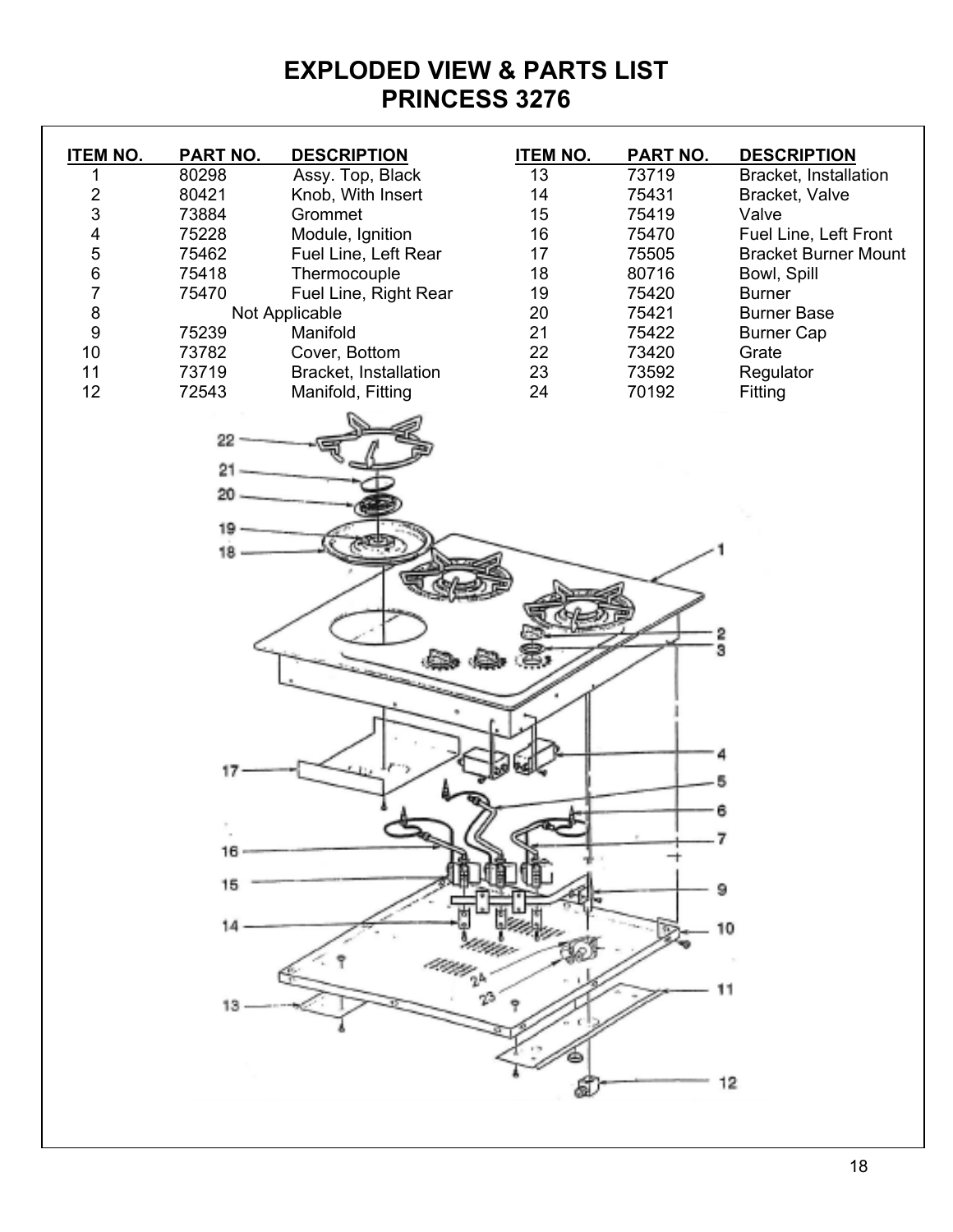#### **EXPLODED VIEW & PARTS LIST PRINCESS GOURMET G3278-1000, G3278-1001**

| <b>ITEM NO.</b> | PART NO. | <b>DESCRIPTION</b>           | <b>ITEM NO.</b> | <b>PART NO.</b> | <b>DESCRIPTION</b>       |
|-----------------|----------|------------------------------|-----------------|-----------------|--------------------------|
|                 | 80668    | Assy. Top, Glass             | 14              | 74515           | Grate Large              |
|                 | 80696    | Assy. Top, SS                | 15              | 80717           | Large Spill Bowl         |
| $\overline{2}$  | 75315    | <b>Cover Bottom</b>          | 16              | 74250           | Knob                     |
| 3               | 75470    | <b>Fuel Line Left</b>        | 17              | 75418           | Thermocouple             |
| 4               | 75462    | Fuel Line Top Left           | 18              | 75431           | <b>Valve Bracket</b>     |
| 5               | 75470    | Fuel Line, Right             | 19              | 75419           | Valve 7K BTU             |
| 6               | 75470    | <b>Burner Bracket Large</b>  | 20              | 75422           | <b>Burner Cap Small</b>  |
|                 | 75291    | Manifold                     | 21              | 75421           | <b>Burner Base Small</b> |
| 8               | 75228    | Ignition Module              | 22              | 75420           | Injector Holder Small    |
| 9               | 75505    | <b>Burner Bracket Small</b>  | 23              | 80716           | Small Spill Bowl         |
| 10              | 75423    | Valve 10K BTU                | 24              | 73884           | Seal Knob                |
| 11              | 75426    | <b>Burner Cap Large</b>      | 25              | 73719           | <b>Mounting Bracket</b>  |
| 12              | 75425    | <b>Burner Base Large</b>     | 26              | 73592           | Regulator                |
| 13              | 75424    | <b>Injector Holder Large</b> | 27              | 70192           | <b>Manifold Fitting</b>  |